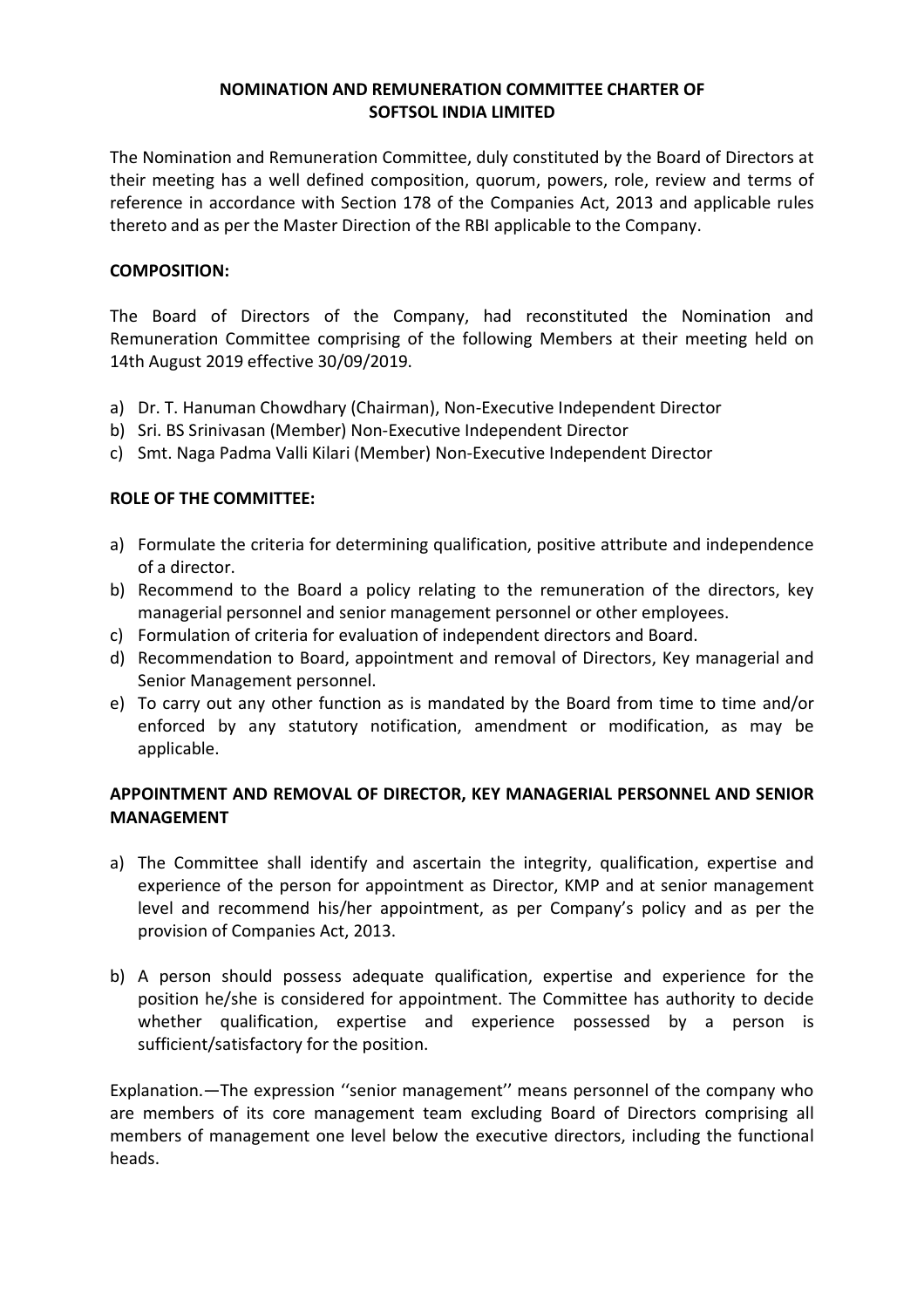## **REMUNERATION OF DIRECTORS, KEY MANAGERIAL AND SENIOR MANAGEMENT PERSONNEL**

### **Remuneration to Managing Director/ Whole Time Director:**

The Remuneration/ commission etc. to be payable to Managing Director/Whole Time Directors shall be governed as per the provisions of the Companies Act, 2013 and rules made there under or any other enactment for the time bring in force and the approvals obtained from the members of the Company.

The Nomination and remuneration committee shall make such recommendation to the Board of Directors, as it may consider appropriate with regards to remuneration to Managing Director/ Whole Time Director.

### **Remuneration payable to Non- Executive Directors:**

The Non- Executive Directors will be payable with the sitting fees, if any, subject to the approval of Board of Directors, up to the limit as specified under the Companies Act, 2013 and also in Compliance with the other applicable laws and provision.

### **Remuneration to Key Managerial Personnel and Senior Management Personnel:**

The remuneration to Key Managerial Personnel and Senior Management, shall consist of fixed pay and incentive pay, in compliance with the provisions of the Companies Act, 2013 and in accordance with the Company's policy.

### **WORKING PROCEDURE OF NOMINATION AND REMUNERATION COMMITTEE :**

In accordance with Section 178 of the Companies Act, 2013 and applicable rules thereto, applicable Secretarial Standards and also in accordance with **SEBI (Listing Obligations and** Disclosure Requirements) Regulations, 2015, the following working procedure is adopted by the Nomination and Remuneration Committee:

#### **a) Constitution of the Committee:**

- a) The Nomination and Remuneration Committee shall consist of minimum three Non Executive Directors as members.
- b) Not less than Half of the members of Nomination and Remuneration Committee shall be independent directors.

### **b) Quorum:**

- a) Two members or one third of the members of the Nomination and Remuneration Committee , whichever is greater, with at least one independent director present either personally or through electronic mode.
- b) Electronic mode shall be counted for quorum except on such restricted items as prescribed under Companies Act, 2013.
- c) Quorum shall be present throughout the meeting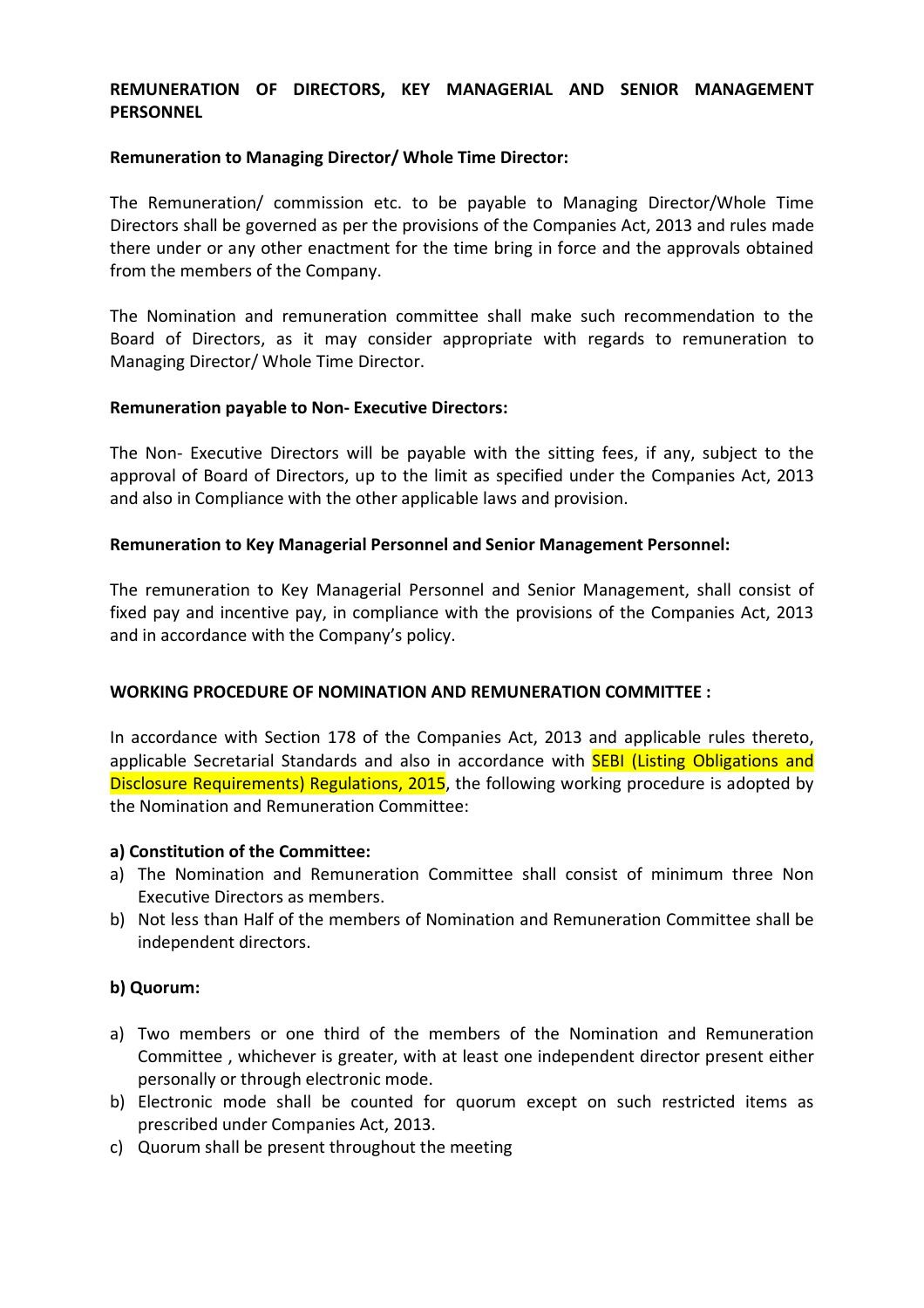d) Where a member is interested in a particular item, he/she shall not be present (physically or through Electronic Mode), during discussion and shall not vote on such item.

# **c) Chairman:**

The Chairman of this Committee will preside over the meetings and in the absence of Chairman, any member elected by the Committee will preside the Meeting.

Provided that the chairperson of the company (whether executive or non-executive) may be appointed as a member of the Nomination and Remuneration Committee but shall not chair such Committee.

# **d) Frequency of the meeting:**

The Committee shall meet based on the requirement of consideration of issues as per the Scope of the Committee in compliance with the provisions of the Companies Act, 2013.

# **e) Minutes of the Meeting:**

- a) Draft minutes of the Nomination and Remuneration Committee Meeting shall be duly circulated within 15 days from the conclusion of the meeting to the members of the Committee for their comments.
- b) The Members, whether present or not shall communicate their comments, If any, in writing within 7 days from the date of circulation of draft minutes.
- c) Minutes shall be entered in the Minutes Book within 30 days from the date of conclusion of the meeting.
- d) Minutes of the meeting shall be signed and dated by the Chairman of the Meeting or by the Chairman of the next meeting.
- e) Signed copy of the minutes shall be circulated to all the members within 15 days after the minutes are signed duly certified by Company Secretary.

# **f) Company Secretary of the Committee:**

The Company Secretary of the Company shall act as a Company Secretary of the Committee.

# **g) Passing of resolution by Circulation:**

- a) The Committee, in case of urgent business may pass the resolution by circulation.
- b) Only that business can be transacted through circulations which are not restricted as per Companies Act, 2013.
- c) Draft resolutions shall be circulated to the members of the Committee by the Company Secretary, together with the necessary papers, individually to all the Members including Interested Director through any valid mode.
- d) Not more than seven days from the date of circulation of the draft resolution shall be given to the Members for their response.
- e) Resolution shall deemed to be pass if majority of the members has assented and date of assented by the last member shall be the date of passing of resolution.